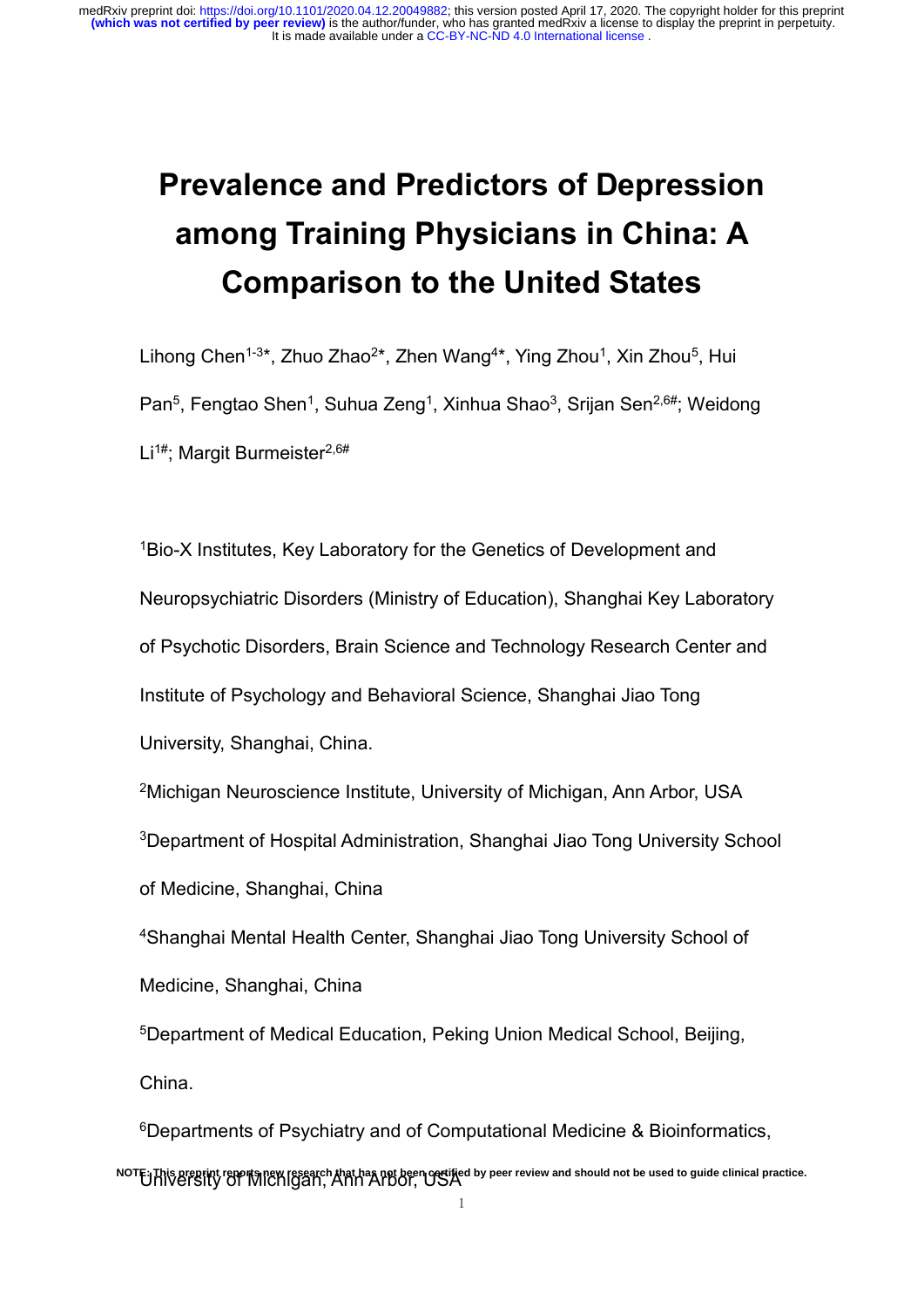#### \*denotes equal contribution

# to whom correspondence should be addressed at:

Margit Burmeister, PhD Michigan Neuroscience Institute University of Michigan 5061 BSRB 109 Zina Pitcher Pl. Ann Arbor MI 48109-2200 margit@umich.edu

or: Weidong LI, PhD Bio-X Institutes, Shanghai Jiao Tong Univ. Life Science Building 1-209 800 Dongchuan Road Shanghai, China 200240 [liwd@sjtu.edu.cn](mailto:liwd@sjtu.edu.cn)

or: Srijan Sen, MD PhD Michigan Neuroscience Institute University of Michigan 109 Zina Pitcher Place Ann Arbor MI 48109-5720 srijan@umich.edu

**Keywords**: Internship; Residency; Health; Stress, Depression; Prospective

Cohort Study; China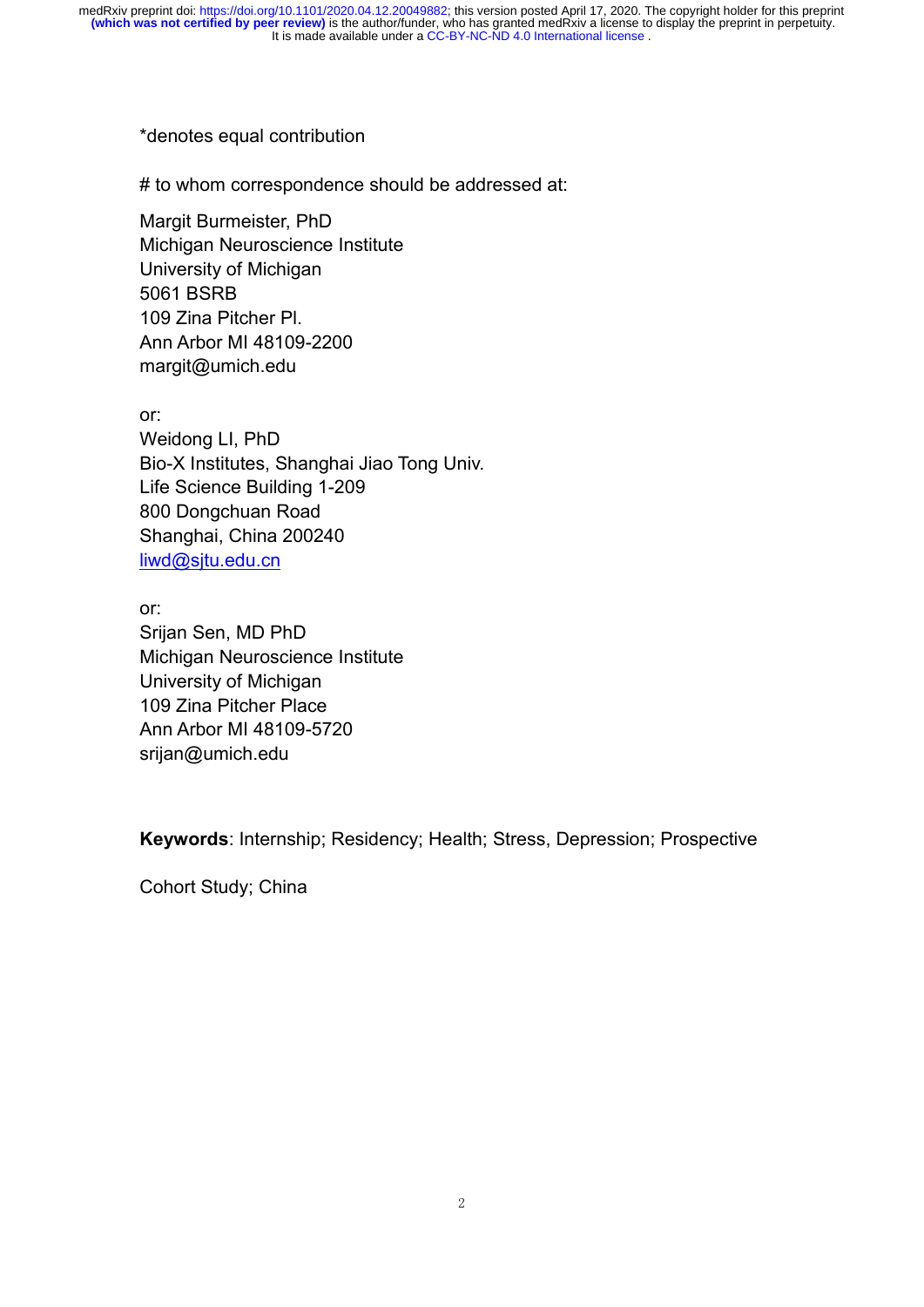## **Abstract:**

Resident physician training is associated with a substantial increase in depression in the United States, with rates increasing from about 4% before internship to 35% at least once during the first year of residency $^{\rm 1}.$ 

Here, we sought to assess whether the rate of depression among residents in China are similar to their US counterparts and identify the common and differential predictors of depression in the two training systems. We assessed 1006 residents across three cohorts (2016-2019) at 16 affiliated hospitals of Shanghai Jiao Tong University and Peking Union Medical College. In parallel, we assessed three cohorts of 7028 residents at 100+ US institutions.

At the Chinese institutions, similarly, the proportion of participants who met depression criteria increased from 9% prior to residency to 35% at least once during the first year of residency (P<0.0001), an increase similar in magnitude to residents during internship in US institutions. Among factors assessed before residency, prior history of depression and depressive symptom score at baseline were common factors associated with depression during residency in both China and the US. In contrast, neuroticism and early family environment were strongly associated with depression risk in the US but not in China. Young age was a predictor of depression in China but not in the US sample. Among residency training factors, long duty hours and reduced sleep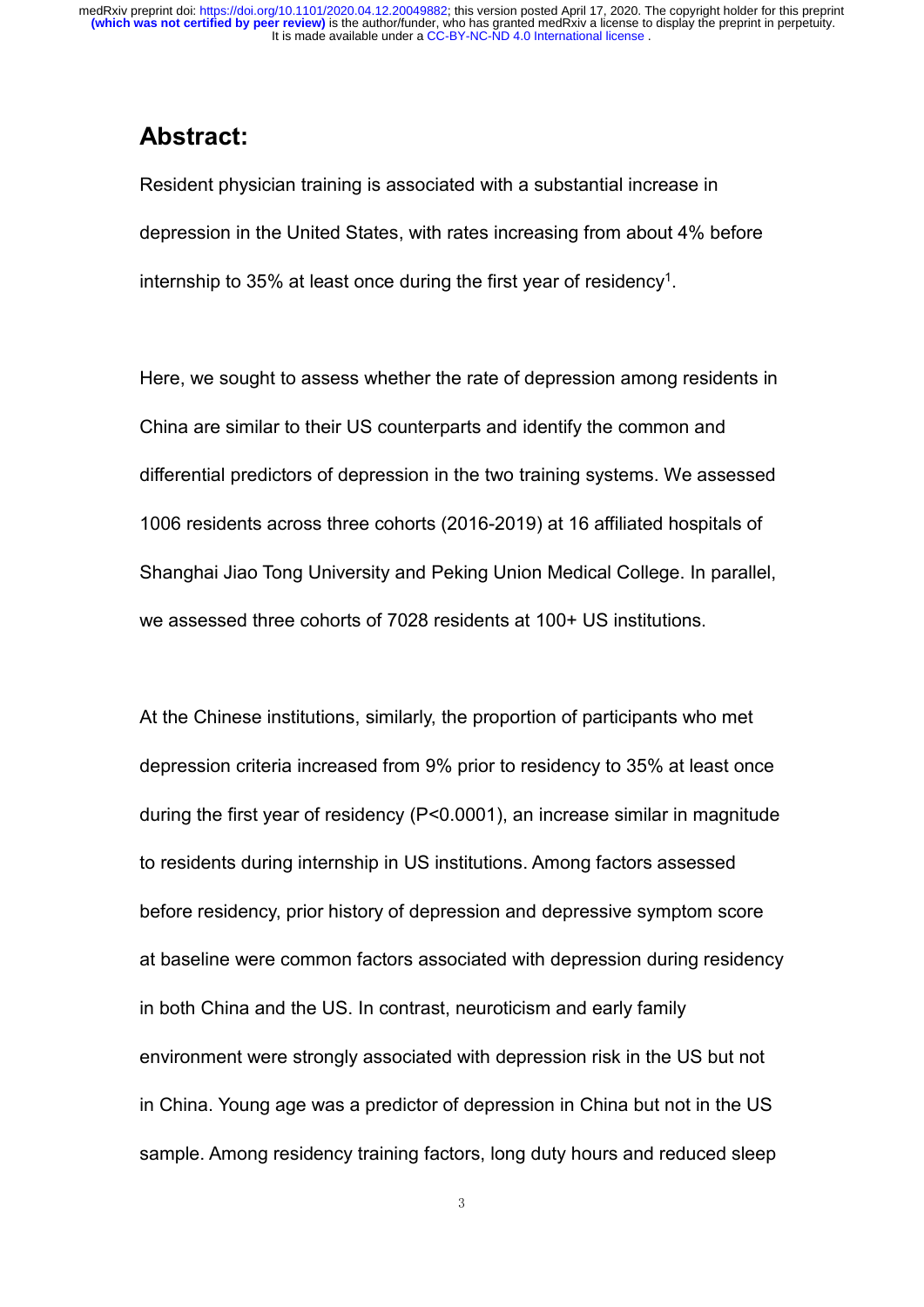duration emerged as predictors of depression in both China and the US.

To gain insight into whether differences in personal predictors between the residents in China compared to the US residents were driven more by differences between cohorts, or by training system differences, we compared US residents of East Asian descent to other US and Chinese residents. We found that for most predictors (age, Neuroticism, early family environment), US residents of East Asian descent were more similar to other US residents than to the residents training in China.

Overall, the magnitude of depression increase and work-related drivers of depression were similar between China and the US, suggesting a need for system reforms, and that the types of effective reforms may be similar across the two systems.

## **Introduction:**

The first year of physician residency training, internship, is one of the most stressful periods during a medical career, characterized by high work load, new responsibilities, and inconsistent and insufficient sleep<sup>1</sup>. A large metaanalysis including 54 studies across 16 countries found that depression increases 5-fold during internship, with 25-30% of interns fulfilling criteria for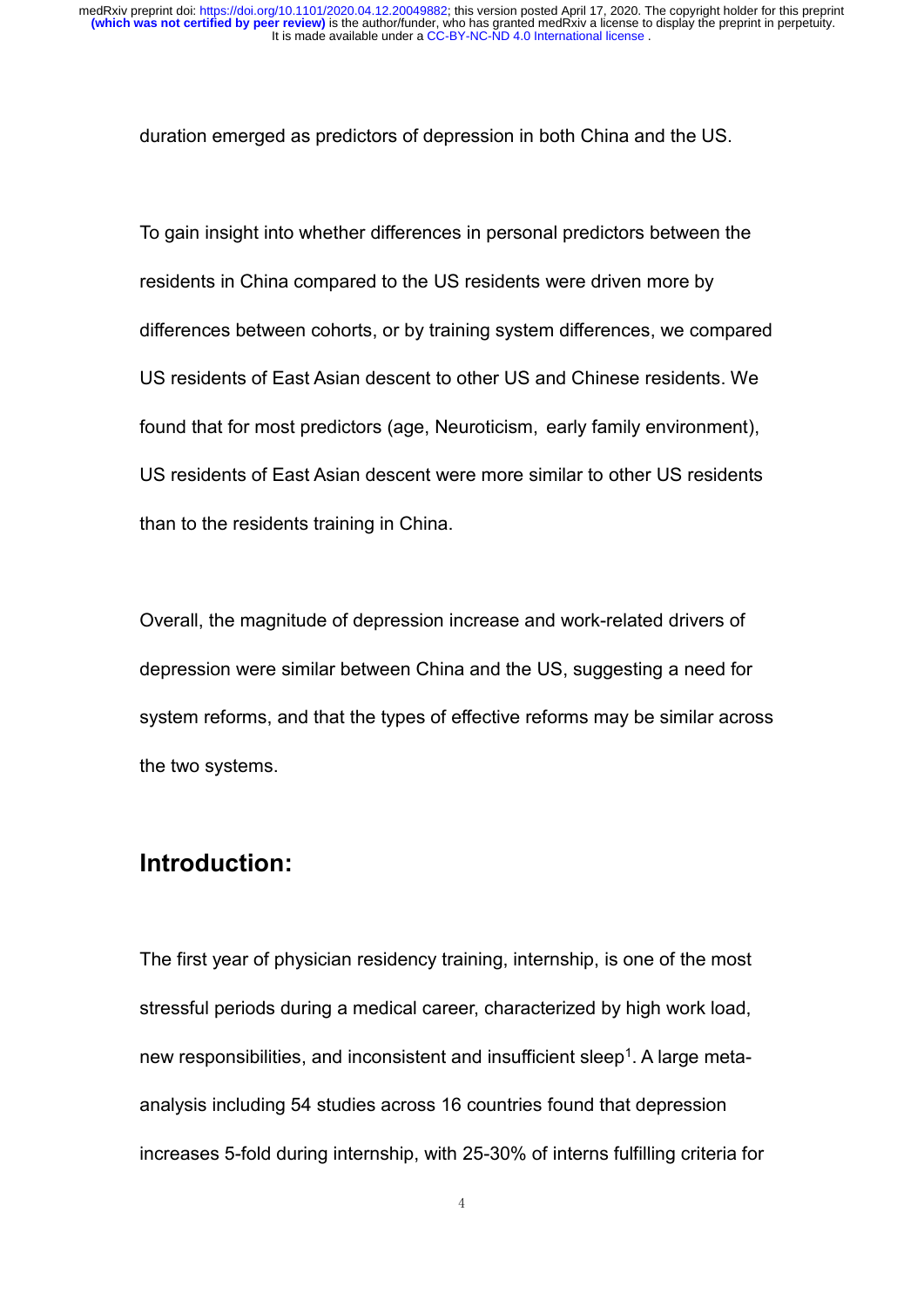depression at any given time<sup>1</sup>. However, little is known about depression among residents in China, as no Chinese studies met criteria for inclusion.

In 2014, China introduced a standardized residency program, providing an opportunity to systematically assess depression among residents in China. The Intern Health Study is the largest study of depression among residents in the United States <sup>2,3</sup>. Here, we longitudinally assess first-year resident physicians in China and the US utilizing the same Intern Health Study protocol in both settings to establish the prevalence and drivers of depression among residents in China, and compare to the prevalence and drivers in the US.

## **Methods**

#### **Participants**

We assessed 3 cohorts of residents in China, enrolled in 2016-2019, in 16 hospitals in Shanghai and Beijing. About 2 weeks before start of residency, when the classes for each hospital are verified, an email invitation was sent to eligible first-year residents at participating hospitals. We invited 3666 first year residents, with 1664 (45%) agreeing to take part and completing the online baseline survey. As this first year of residency, unlike a US internship, is already specialized, we refer to this as the first year of residency throughout.

5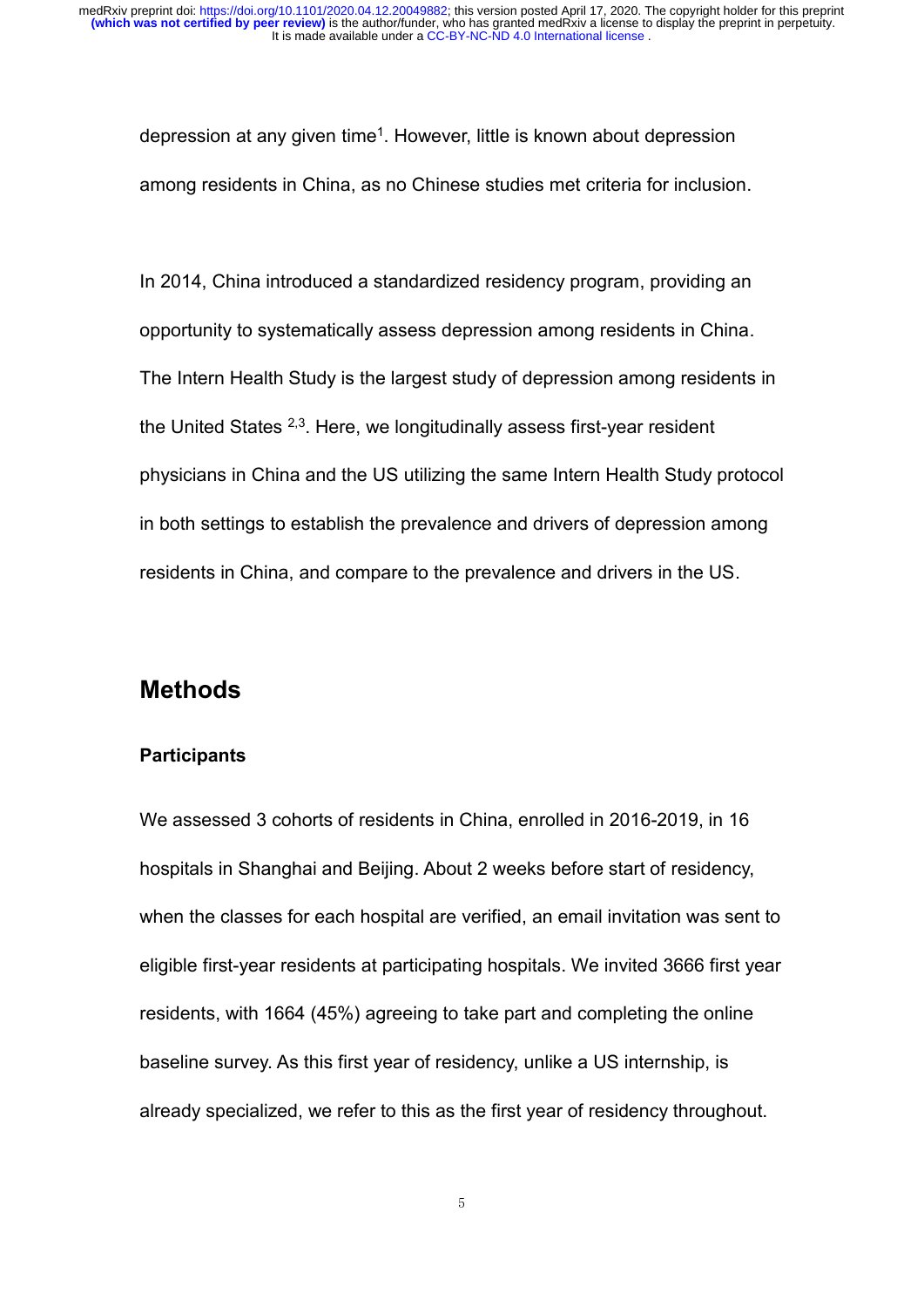In parallel, we assessed 3 cohort of residents in the US, enrolled between 2016-2019, in 100+ institutions across the country. 6-8 weeks before the start of internship, an invitation email was sent to eligible first-year residents at participating US institutions. We invited 14,723 first year residents, with 8266 (56%) agreeing to take part and completing the online baseline survey online.

This study design and informed consent procedure was approved by the Ethics committees of Peking Union Medical College, Shanghai Jiao Tong University and the University of Michigan.

#### **Data collection**

All surveys were conducted through a secure Web site or via a mobile app designed to maintain confidentiality, with subjects identified only by numbers. Depressive symptoms were measured at baseline and months 3, 6, 9, and 12 of their first year of residency, using the 9-item Patient Health Questionnaire (PHQ-9). The PHQ-9 is a self-report component of the Primary Care Evaluation of Mental Disorders inventory, designed to screen for depressive symptoms. For each of the 9 depressive symptoms, residents indicated whether, during the previous 2 weeks, the symptom had bothered them "not at all," "several days," "more than half the days," or "nearly every day." Each item yields a score of 0 to 3, so that the PHQ-9 total score ranges from 0 to 27.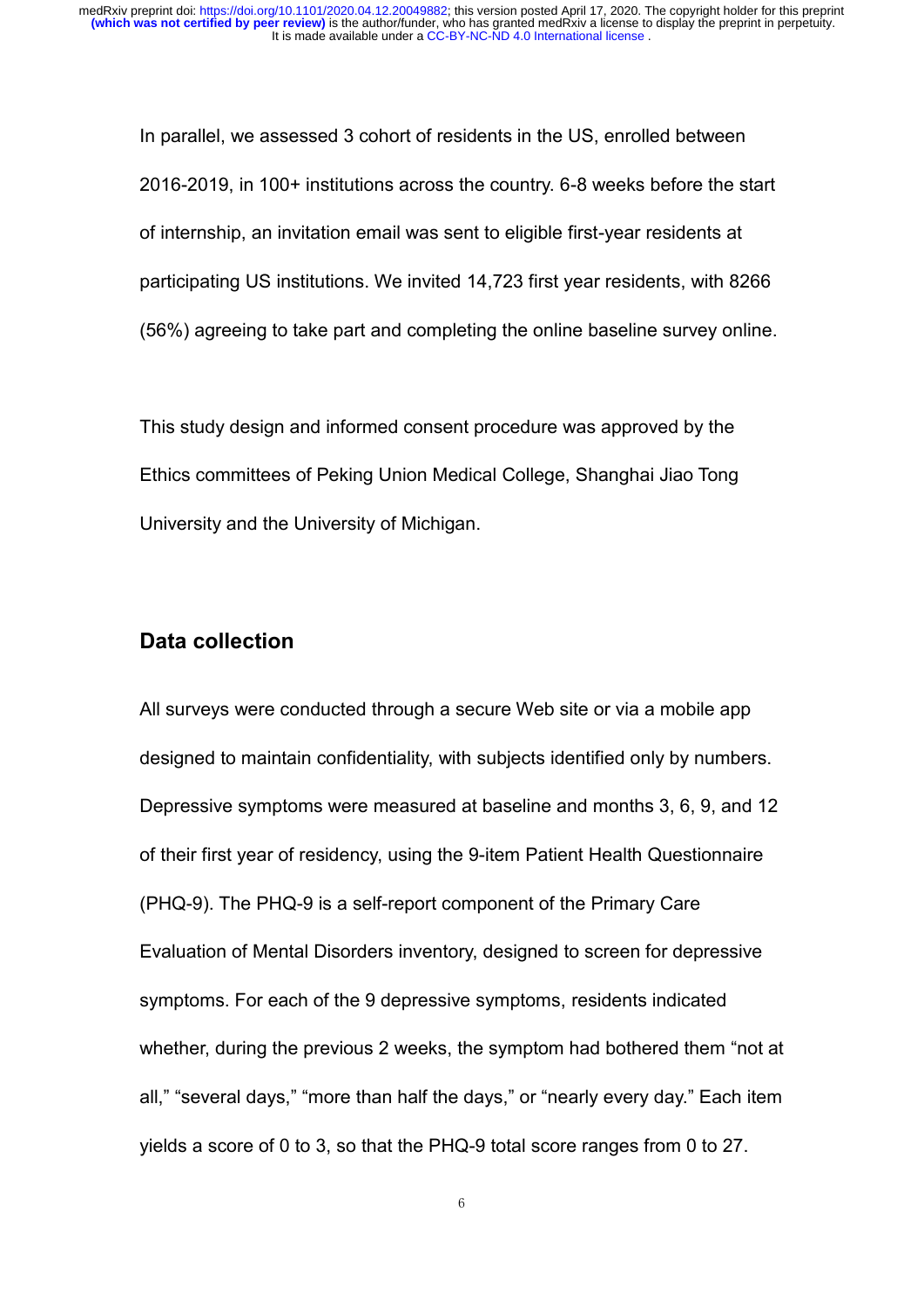#### Baseline Assessment:

Subjects completed a baseline survey prior to commencing residency. The survey assessed general demographic factors (age, sex, ethnicity and marital status), medical education factors (medical institution and specialty), personal factors (baseline PHQ-9 depressive symptoms and self-reported history of depression) and the following psychological measures: (1) neuroticism (NEO-Five Factor Inventory), (2) early family environment (Risky Families Questionnaire). For first year residents in China, validated Chinese versions of inventories and translations non-inventory items were administered.

#### Within-Residency Assessments

Participants were contacted via e-mail at months 3, 6, 9, and 12 of their first year of residency and asked to complete the PHQ-9. They were also queried regarding their rotation setting, perceived medical errors, work hours, and sleep during the past week and the occurrence of a series of non-residency life stressors (serious illness; death or serious illness in a close family member or friend, financial problems; end of a serious relationship; or becoming a victim of crime or domestic violence) during the past 3 months. Chinese residents were also asked three questions about workplace violence, both at baseline and at each of the quarterly assessments: Have you

7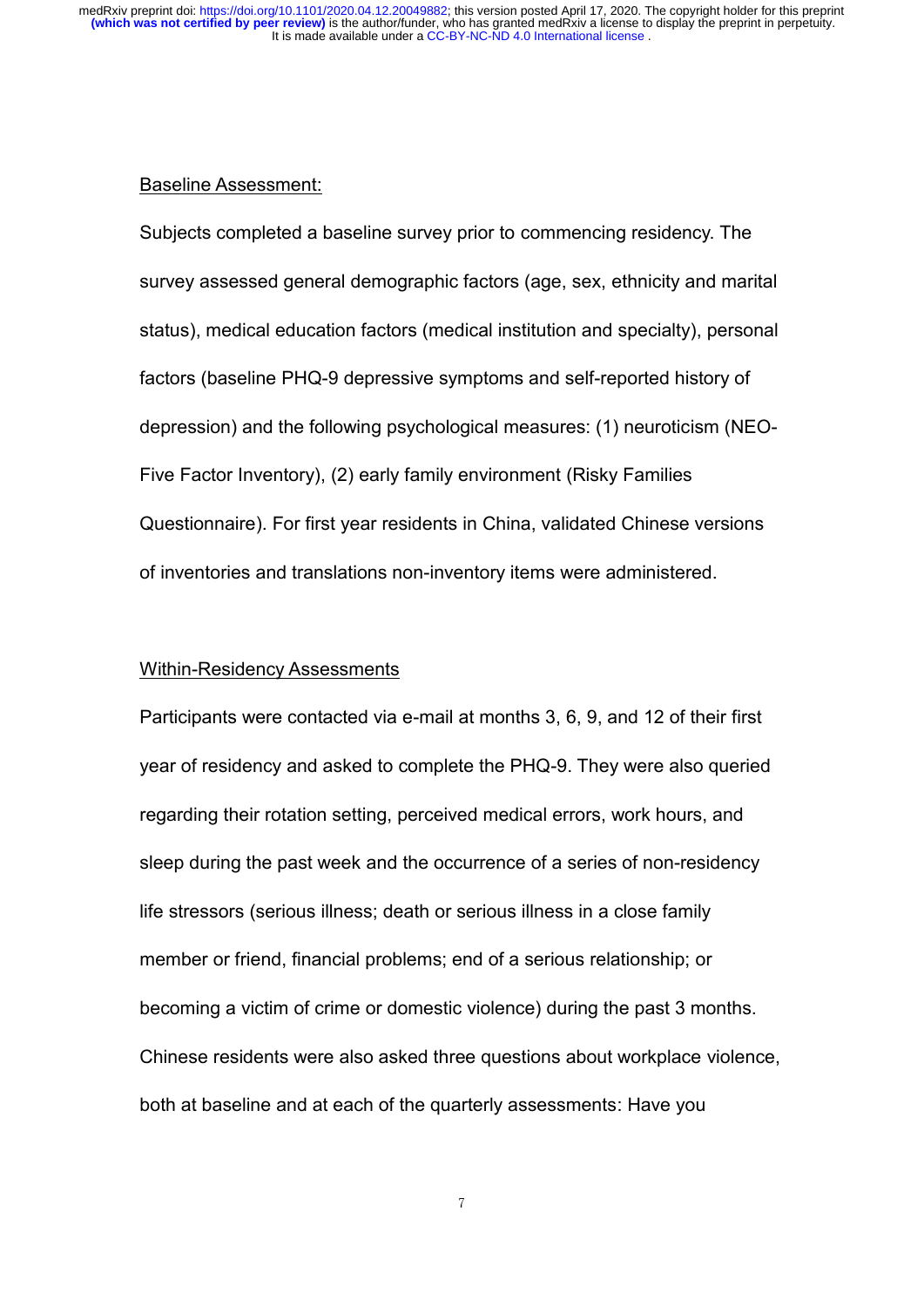experienced, observed or do you fear being physically assaulted, verbally abused, or threatened by a patient or their relatives?

## **Statistical analysis**

All analysis was performed using SAS version 9.4. P values less than 0.05 were considered statistically significant.

#### Prevalence of Depressive Symptoms and Depression Diagnostic Criteria

PHQ depression was defined by the criteria developed by Kroenke et al<sup>4</sup>, i.e. PHQ-9 score ≥10, which has a sensitivity of 93% and a specificity of 88% for the diagnosis of major depressive disorder.

To investigate whether there was a significant change in depressive symptoms or in depression prevalence during the first year of residency, we compared baseline PHQ-9 depressive symptoms and depressive symptoms at the 3-, 6-, 9-, and 12-month assessments through a series of paired t-tests. We also compared the percentage of subjects meeting diagnostic criteria for depression between baseline and during residency through a series of McNemar's tests.

#### Predictors of Depression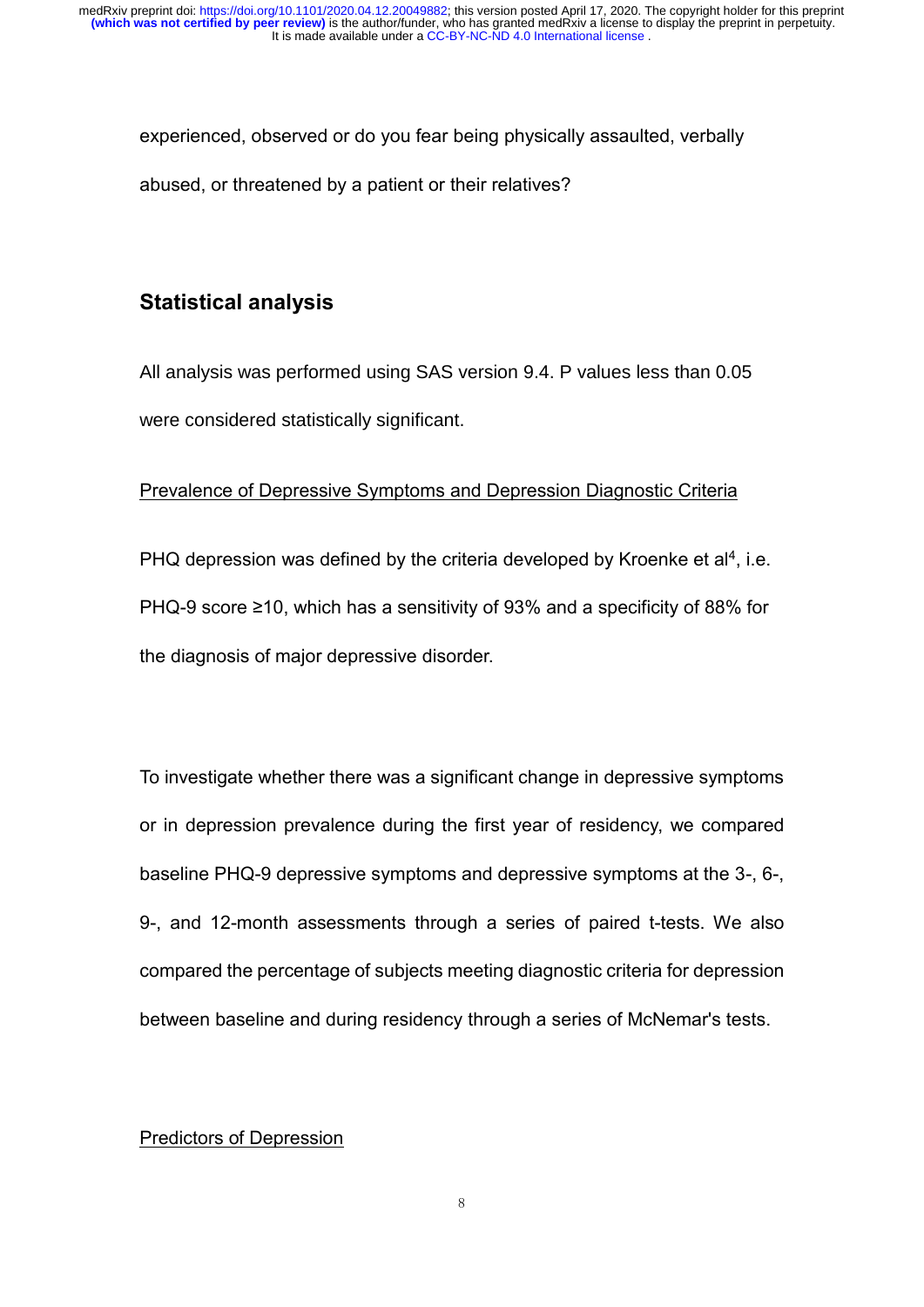To identify baseline variables that predict change in depressive symptoms during residency, we used Pearson correlations for continuous measures and Chi-square analyses for nominal measures. Significant variables were subsequently entered into a stepwise linear regression model to identify significant predictors while accounting for collinearity among variables. The association between variables measured through quarterly assessments during the first year of residency (within-residency variables) and change in depressive symptoms were assessed through a series of generalized estimating equation (GEE) analyses to account for correlated repeated measures within subjects. Variables (work hours, occurrence of medical errors, hours of sleep, non-residency stressful life events and, in China only, fear of workplace violence stressful events) were incorporated as predictor variables, and associated baseline factors were used as covariates.

The East Asian ancestry subset of the US cohort was composed of subjects who both self-reported East Asian ethnicity and had a genomic profile that clustered as East Asian<sup>5</sup>. Two sample t-tests were used to compare the PHQ depression scores between the samples from China, the US, the US-East Asian and the remainder of the US subsample (without US- East Asian). Chisquare analyses were used to compare the PHQ depression rates between the samples from China, the US, the US East Asian and the remainder of the US subsample. Baseline predictors and GEE modeling was also performed

9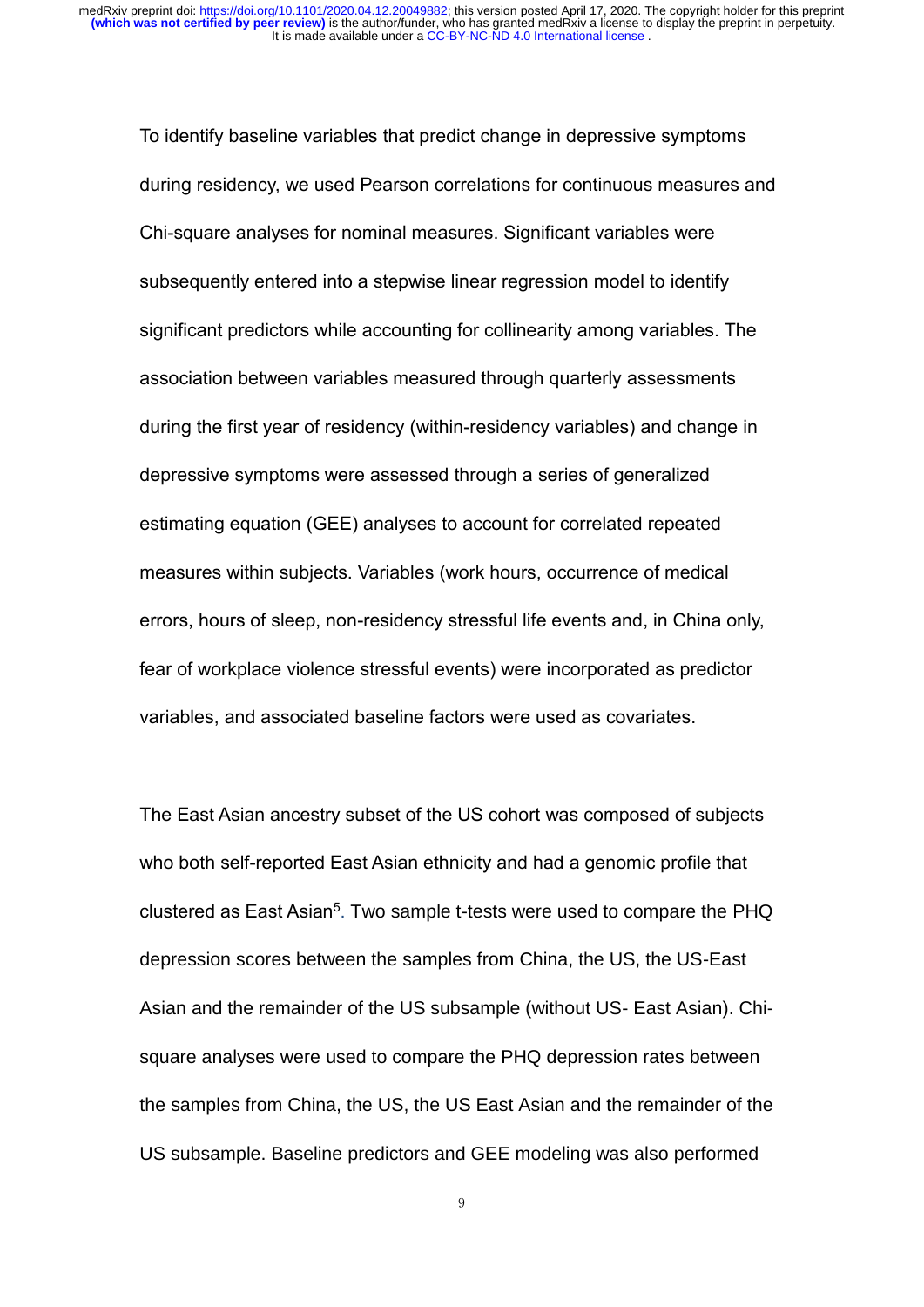separately for these groups.

## **Results**

In China, 1057 (64%) subjects completed at least one follow-up survey and 1006 remained for analysis after deleting those missing gender and age. In the US, 7120 (86%) subjects completed at least one follow-up survey and 7028 remained for analysis.

| Table 1 Sample Demographic Characteristics at Baseline |                     |                  |             |  |  |  |
|--------------------------------------------------------|---------------------|------------------|-------------|--|--|--|
|                                                        | Number (%)          | <b>P</b> Value   |             |  |  |  |
| <b>Characteristic</b>                                  | China<br>$(n=1006)$ | US<br>$(n=7028)$ | China vs US |  |  |  |
| Age, mean (SD), year                                   | $25.0 \pm 2.5$      | $27.5 \pm 2.6$   | < 0.0001    |  |  |  |
| Gender (female)                                        | 670(66.6)           | 3662(52.1)       | < 0.0001    |  |  |  |
| Specialty                                              |                     |                  | 0.4386      |  |  |  |
| Internal medicine                                      | 207(20.7)           | 1604(22.8)       |             |  |  |  |
| General surgery                                        | 189(18.9)           | 637(9.1)         |             |  |  |  |
| Obstetrics/gynecology                                  | 57(5.7)             | 457(6.5)         |             |  |  |  |
| Pediatrics                                             | 89(8.9)             | 941(13.4)        |             |  |  |  |
| Psychiatry                                             | 41(4.1)             | 456(6.5)         |             |  |  |  |
| Emergency medicine                                     | 21(2.1)             | 610(8.7)         |             |  |  |  |
| Family medicine                                        | 66(6.6)             | 539(7.67)        |             |  |  |  |
| <b>Others</b>                                          | 331(33.1)           | 1773(25.3)       |             |  |  |  |
| Marital (coupled)                                      | 187(18.6)           | 2709(38.6)       | 0.0001      |  |  |  |
| History of depression                                  | 351(34.9)           | 3324(47.3)       | < 0.0001    |  |  |  |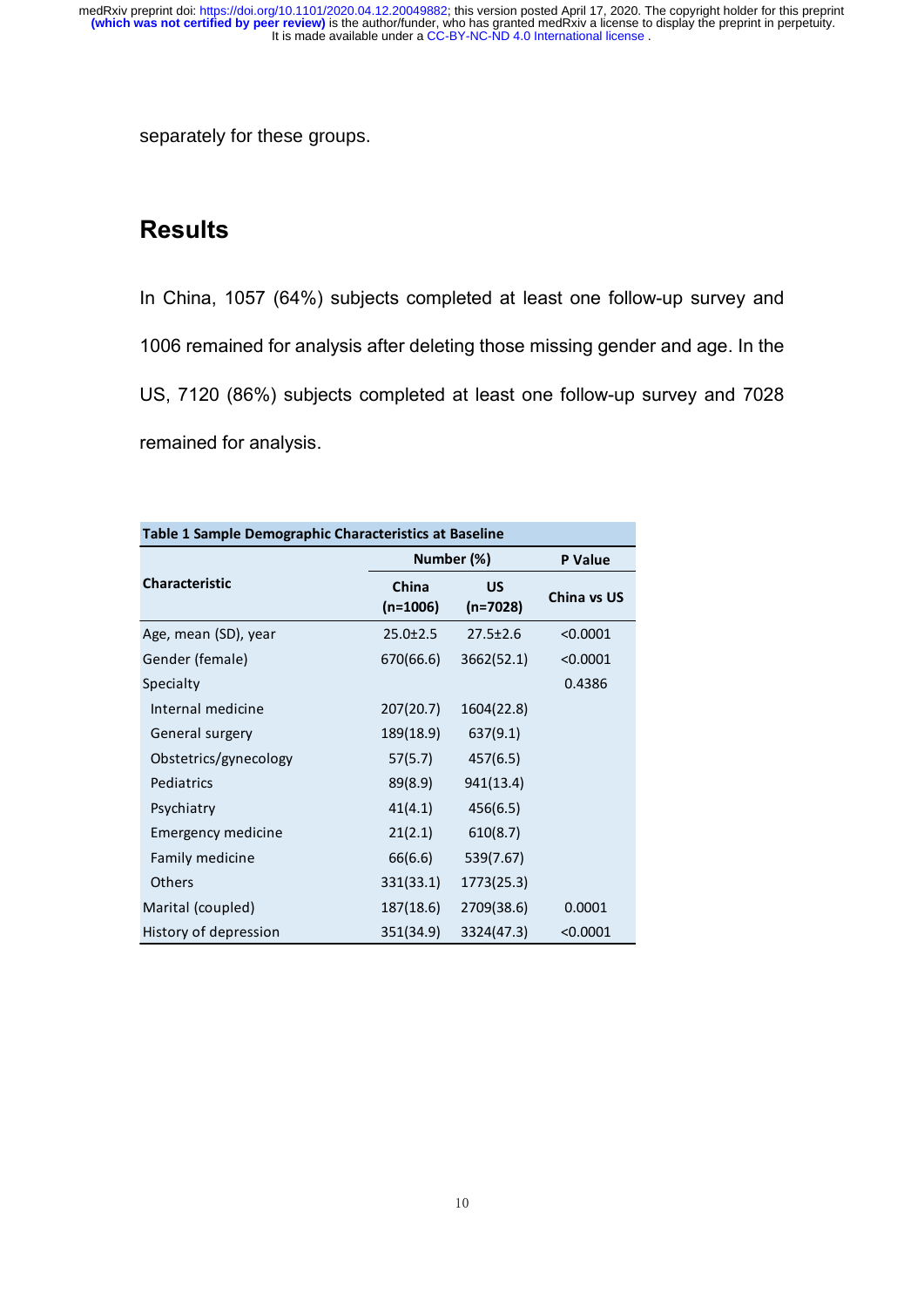#### **Prevalence of Depressive Symptoms**

Among first year residents in China, the mean PHQ-9 depressive symptom score increased significantly from baseline (4.0±4.0) to 3 months (6.2±4.9; P<.0001), 6 months (6.5±5.2; P<.0001), 9 months (6.6±5.1; P<.0001), and 12 months (6.8±5.6; P<.0001) of residency. The increase is similar to that reported previously in the  $US<sup>2</sup>$  and in the US sample reported here (Table 2). The mean PHQ9 score in China was significantly higher than the US score at baseline, and at 3, 6, 9 and 12 months of residency (Table 2).

| <b>Table 2 PHQ-9 Depression Symptoms Score</b> |                 |             |             |  |  |
|------------------------------------------------|-----------------|-------------|-------------|--|--|
|                                                | Mean (SD)       | P Value     |             |  |  |
|                                                | China           | US          | China vs US |  |  |
| <b>Baseline</b>                                | 4.0(4.0)        | 2.6(3.0)    | < 0.0001    |  |  |
| 3 Months                                       | $6.2$ (4.9)     | 5.7(4.3)    | 0.01        |  |  |
| 6 Months                                       | $6.5$ ( $5.2$ ) | 6.0(4.6)    | 0.009       |  |  |
| 9 Months                                       | $6.6$ ( $5.1$ ) | 5.9 (4.6)   | 0.0027      |  |  |
| 12 Months                                      | $6.8$ (5.6)     | 5.8 ( 4.7 ) | 0.0002      |  |  |
| Residency Average                              | $6.7$ (4.6)     | 6.0(4.0)    | < 0.0001    |  |  |
| Change Score                                   |                 |             |             |  |  |
| 3 Months $\Delta$                              | 2.3(4.4)        | 3.1(4.0)    | < 0.0001    |  |  |
| 6 Months $\Delta$                              | $2.6$ (5.0)     | 3.4 (4.2)   | 0.0001      |  |  |
| 9 Months $\Delta$                              | 2.9(5.0)        | 3.4 (4.2)   | 0.0183      |  |  |
| 12 Months Δ                                    | 3.0(5.4)        | 3.3(4.4)    | 0.1868      |  |  |
| Average $\Delta$                               | 2.6(4.4)        | 3.4 ( 3.7 ) | < 0.0001    |  |  |

Table 2: Comparison of PHQ9 before and during first year of residency in China and US. The absolute PHQ9 scores at baseline and during 3 month intervals in residents in China and the US. The baseline and all scores are higher in China, but the difference (increase) during residency is less in China than in the US.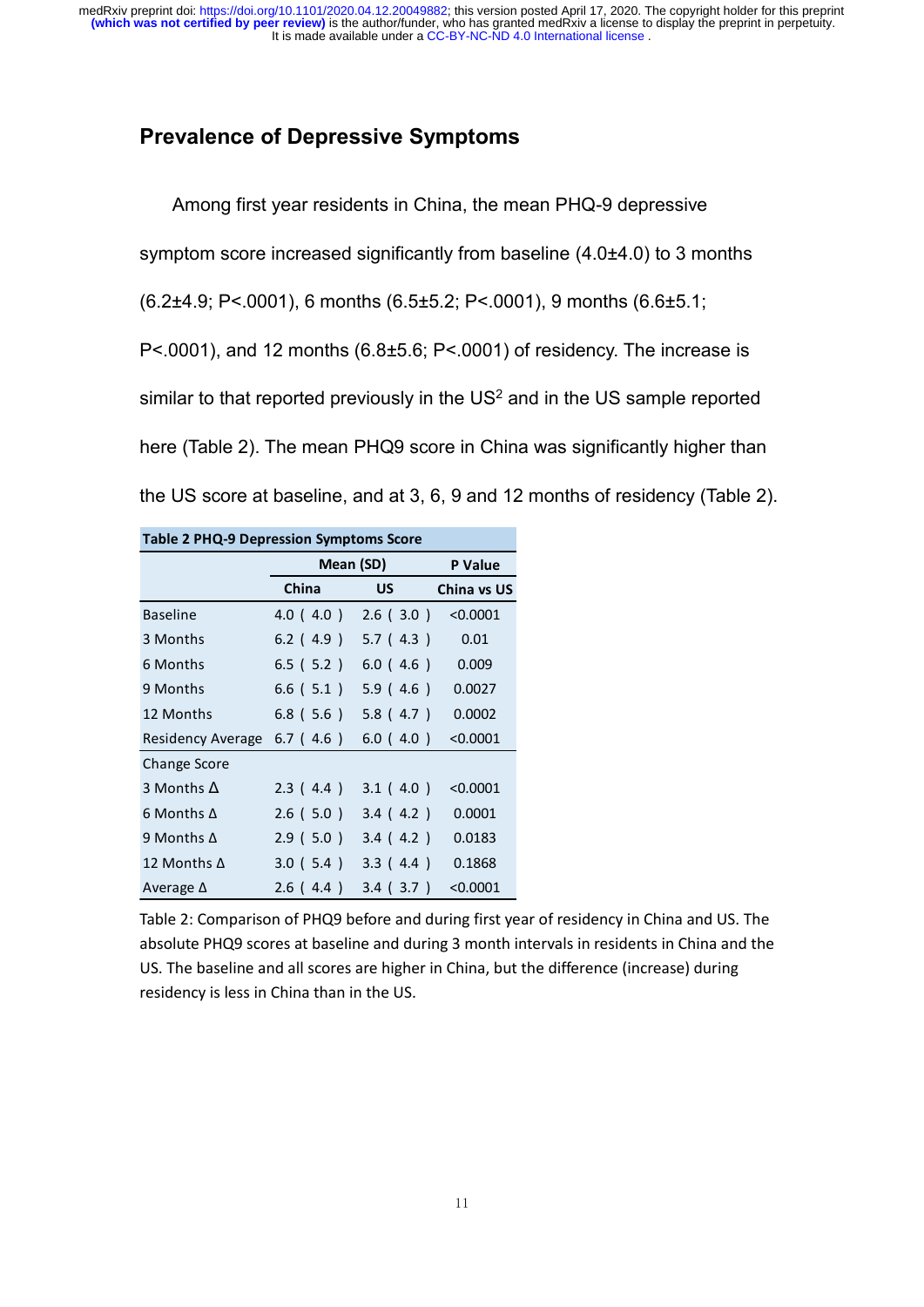It is made available under a [CC-BY-NC-ND 4.0 International license](http://creativecommons.org/licenses/by-nc-nd/4.0/) . **(which was not certified by peer review)** is the author/funder, who has granted medRxiv a license to display the preprint in perpetuity. medRxiv preprint doi: [https://doi.org/10.1101/2020.04.12.20049882;](https://doi.org/10.1101/2020.04.12.20049882) this version posted April 17, 2020. The copyright holder for this preprint

Among residents in China, the percentage of subjects meeting diagnostic criteria for depression increased from 9.1% at baseline to 21.1%, 25.7%, 23.4%, and 28.0% at the 3-, 6-, 9-, and 12-month points of residency, respectively (Figure 1). 35.1% (353 of 1006) of subjects in China met criteria for major depression at least once during the first year of residency. In the US sample, the percentage of subjects meeting PHQ depression criteria increased from 3.9 % at baseline to 18.1%, 20.6%, 20.2%, and 20.1% at the 3-, 6-, 9-, and 12-month points of internship, respectively (Figure 1). 34.9% (2454 of 7028) of US subjects met criteria for major depression at least once during internship. Hence, the number of subjects meeting depression diagnostic criteria during the first year of residency is very similar between China and the US (35.1 vs 34.9%, p=0.91).



**Figure1: Depression Rates of Residents in China and the United States**. The PHQ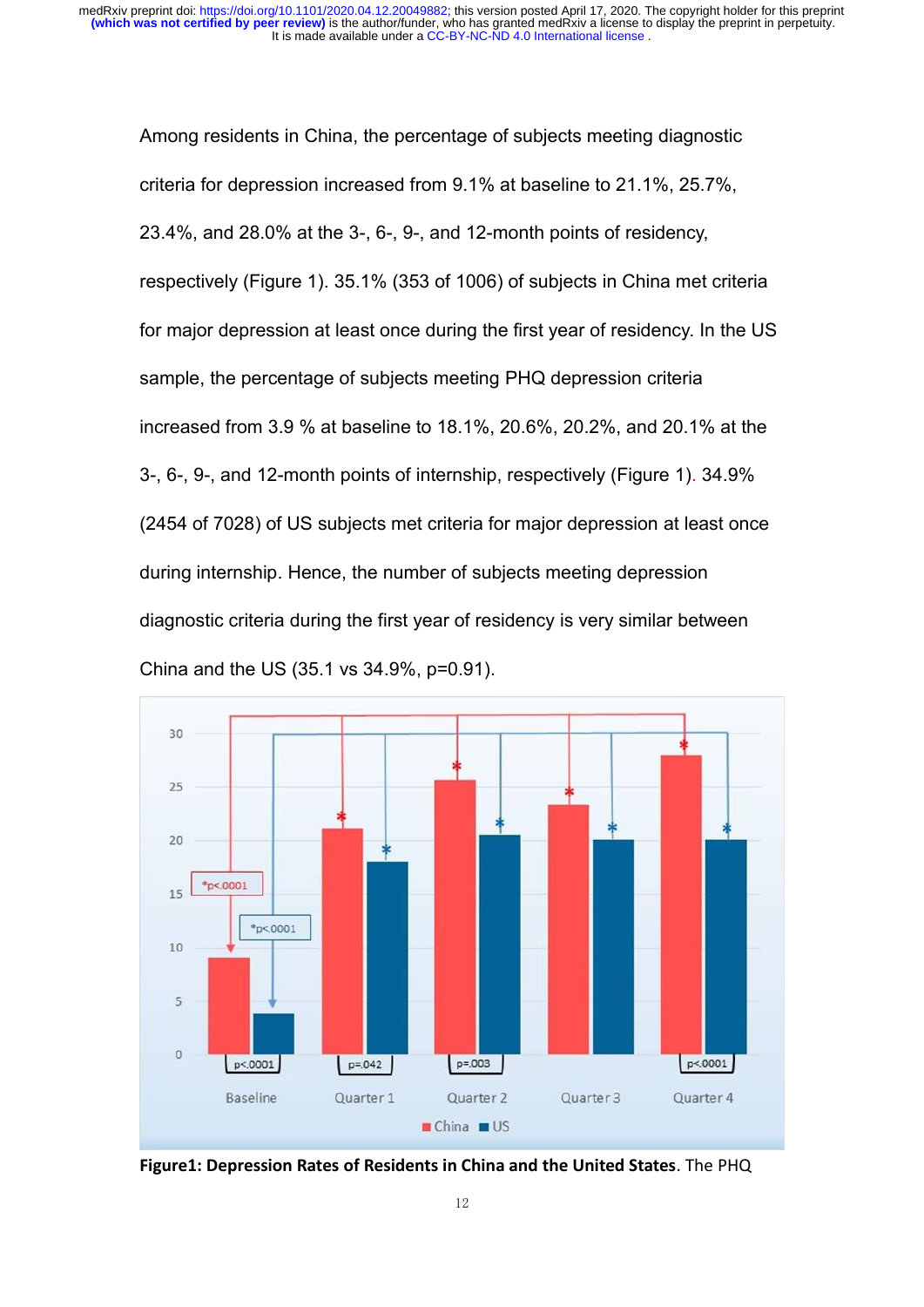depression rate of residents is significantly higher in China (red) compared to the full US (blue) sample, at baseline and at the 1st, 3rd and 4th quarterly assessments (P value below histograms). Each 3-month assessment is significantly higher than the corresponding baseline PHQ-9 score (\*p<0.0001, above the histograms).

## **Baseline Predictors of Depression**

Among 9 baseline variables tested among both Chinese and US residents, 3 were significant predictors of PHQ9 score change within residency in both China and the US: personal history of depression, stressful life events and a lower baseline depression symptom level (Table 3). Young age was predictive only in China, while female gender, neuroticism score, early family environment and not being coupled were predictive only in the US (Table 3). Workplace violence was only assessed in China. Fear of workplace violence was a significant predictor.

| Table 3 Baseline Factors Correlation with Changing Depressive Symptoms |                     |          |           |                |  |  |
|------------------------------------------------------------------------|---------------------|----------|-----------|----------------|--|--|
| <b>Baseline Factors</b>                                                |                     | China    |           | US             |  |  |
|                                                                        | <b>P</b> Value<br>r |          | r         | <b>P</b> Value |  |  |
| Age                                                                    | $-0.1711$           | < 0.0001 | $-0.0012$ | 0.9183         |  |  |
| Neuroticism                                                            | $-0.0358$           | 0.2577   | 0.1414    | < 0.0001       |  |  |
| Early family environment                                               | $-0.0089$           | 0.7784   | 0.0919    | < 0.0001       |  |  |
| Baseline depressive symptoms                                           | $-0.3899$           | < 0.0001 | $-0.2757$ | < 0.0001       |  |  |
| Gender (female)                                                        | 0.0408              | 0.2941   | 0.0758    | < 0.0001       |  |  |
| Marital (coupled)                                                      | 0.0682              | 0.0799   | 0.0486    | 0.0002         |  |  |
| Personal history of depression                                         | 0.2278              | < 0.0001 | 0.2618    | < 0.0001       |  |  |
| Stressful life events                                                  | 0.1051              | 0.0069   | 0.0732    | < 0.0001       |  |  |
| Specialty                                                              | 0.0794              | 0.7605   | 0.0227    | 0.8757         |  |  |
| Fear of workplace violence                                             | 0.2383              | < 0.0001 | <b>NA</b> | <b>NA</b>      |  |  |

Table 3: Baseline predictors of change in PHQ9 score during residency (average all 4 follow-ups) in China and the US. Significant correlations are bolded.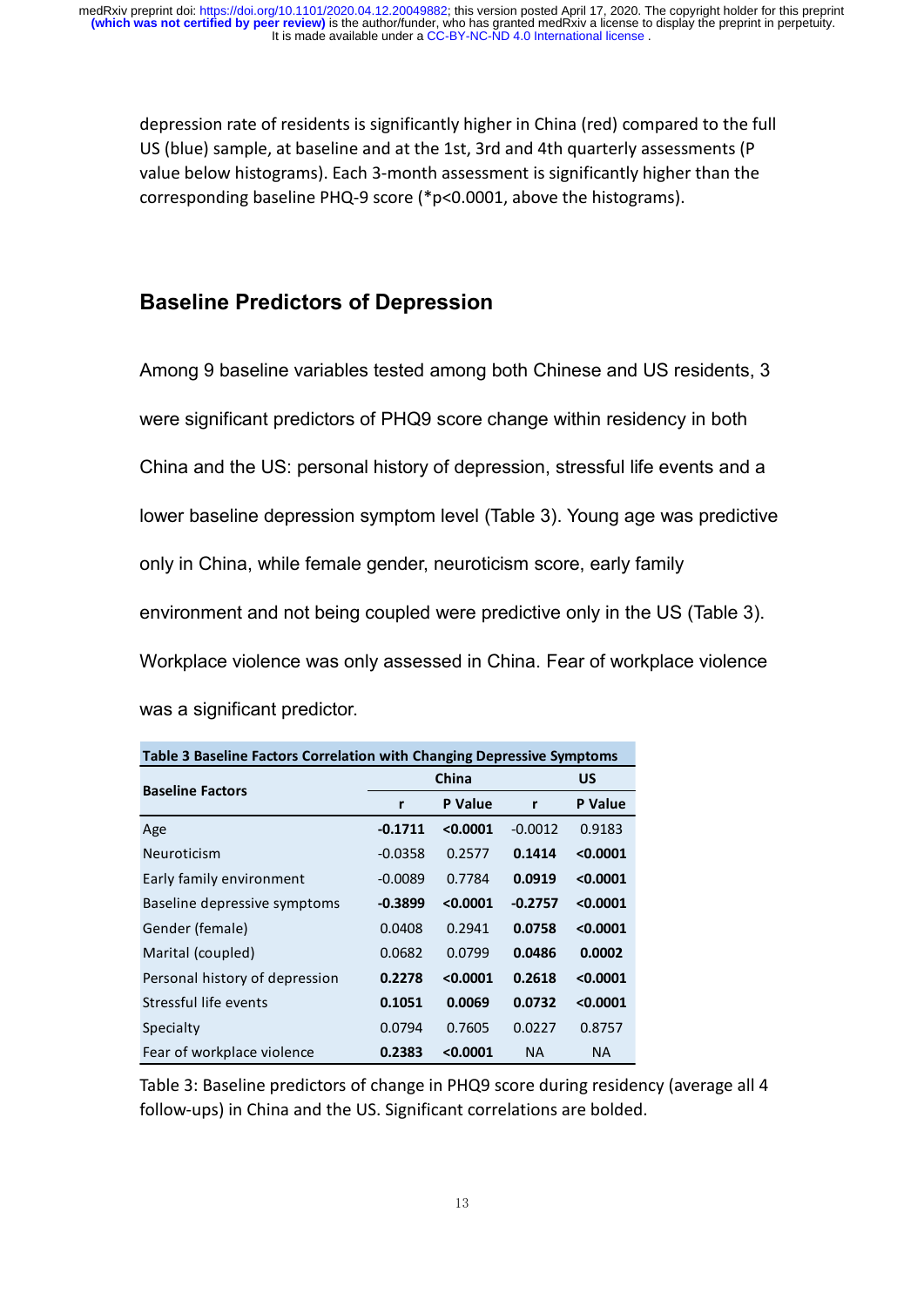### **Within-Residency Predictors of Depression**

Using GEE analysis to control for repeated measures, we identified residency factors that were associated with increased depressive symptoms. Three within-residency factors were significantly associated with an increase in depressive symptoms in both countries: work hours, non-internship stressful life events and average sleep hours (Table 4). Reported medical errors were significantly associated only in the US. Experience, witnessing and fear of violence by patients or patients' relatives against physicians was only measured in China. 8.2% of residents in China reported experiencing violence, while 24.1% reported witnessing and 17.4% feared violence. Fear of violence during residency was the best predictor and was retained in the GEE model.

| Table 4 Predictors of Increased Depressive Symptoms during Residency |           |          |           |          |  |
|----------------------------------------------------------------------|-----------|----------|-----------|----------|--|
|                                                                      | China     |          |           | US       |  |
| <b>Predictors</b>                                                    | β         | P Value  | β         | P Value  |  |
| <b>Baseline Factor</b>                                               |           |          |           |          |  |
| Age                                                                  | $-0.2761$ | < 0.0001 |           |          |  |
| Gender (female)                                                      |           |          | 0.0802    | 0.2924   |  |
| Marital (coupled)                                                    |           |          | $-0.2446$ | 0.0009   |  |
| Neuroticism                                                          |           |          | 0.1213    | < 0.0001 |  |
| Early family environment                                             |           |          | 0.0327    | < 0.0001 |  |
| Baseline depressive symptoms                                         | 0.4914    | < 0.0001 | 0.4122    | < 0.0001 |  |
| Personal history of depression                                       | 1.7059    | < 0.0001 | 0.8989    | < 0.0001 |  |
| <b>Residency Factor</b>                                              |           |          |           |          |  |
| <b>Work hours</b>                                                    | 0.0331    | < 0.0001 | 0.0428    | < 0.0001 |  |
| Sleep hours                                                          | $-0.3432$ | < 0.0001 | $-0.2099$ | < 0.0001 |  |
| <b>Medical errors</b>                                                | 0.1656    | 0.1324   | 0.8701    | < 0.0001 |  |
| Stressful life events                                                | 0.7037    | 0.0002   | 0.3423    | < 0.0001 |  |
| Fear of workplace violence                                           | 0.2043    | < 0.0001 |           |          |  |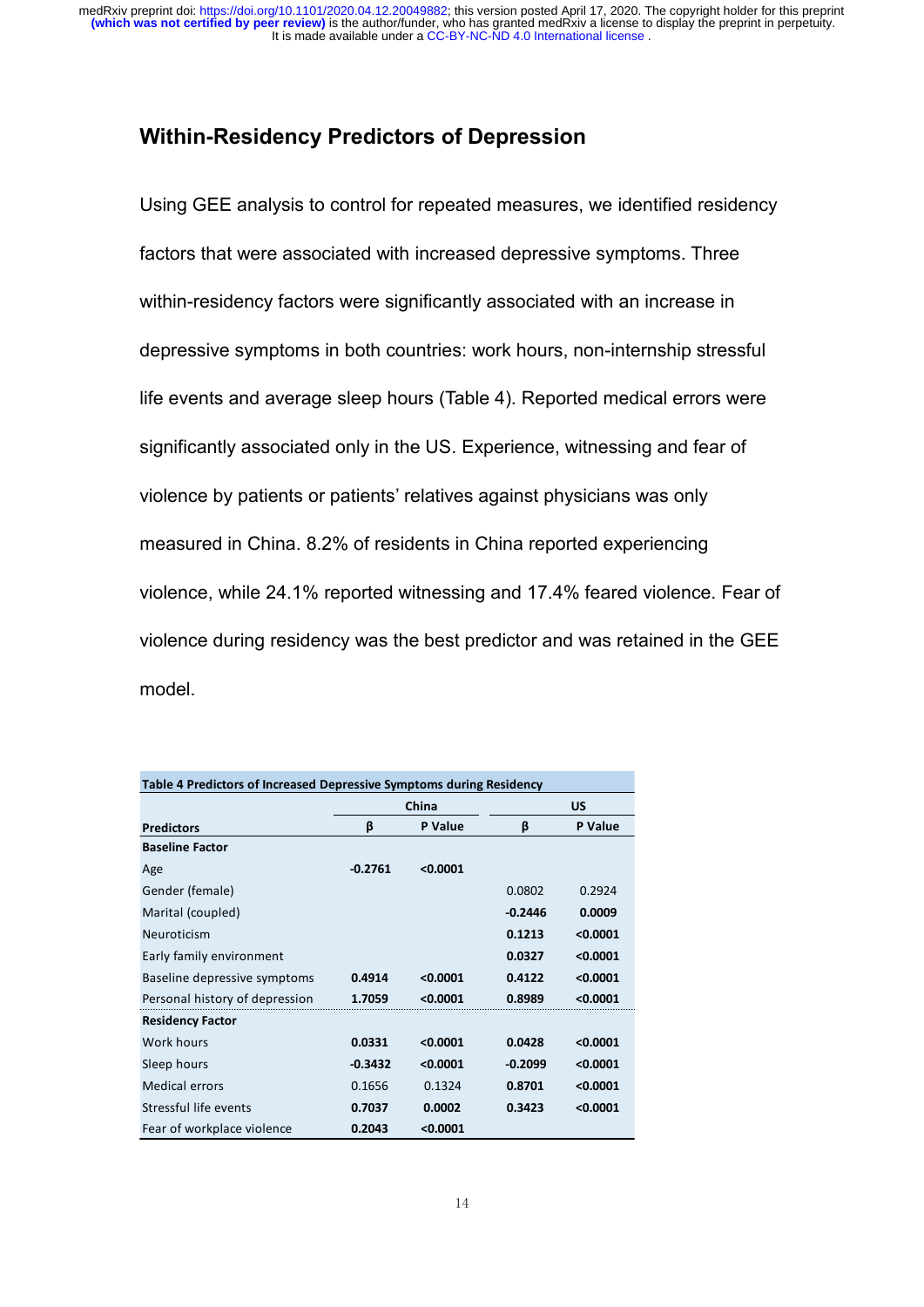Table 4: GEE model of significant baseline and within residency predictors in China and the US. Empty space – these factors were not originally significant or not measured, All significant factors in the final model are bolded.

## **Training factors rather than ethnicity explain most differences between the samples from China and the US**

Since several baseline and within residency factors differed between the residents from China and those from the US, we wondered whether these differences were due to ethnicity, or due to differences in training structure. We took advantage of the fact that 13.7% of US trainees, N=963, were of East Asian ancestry, comparable in number to the residents in China (N=1006), and compared both the baseline and the within residency predictors to the US residents of other ancestry (Table 5).

| Table 5 Predictors of Increased Depressive Symptoms during Residency |           |                |           |                      |           |                          |  |
|----------------------------------------------------------------------|-----------|----------------|-----------|----------------------|-----------|--------------------------|--|
|                                                                      |           | China (N=1006) |           | US-EastAsian (N=963) |           | US-nonEastAsian (N=6065) |  |
|                                                                      | β         | P Value        | β         | P Value              | β         | P Value                  |  |
| <b>Baseline Factor</b>                                               |           |                |           |                      |           |                          |  |
| Age                                                                  | $-0.2761$ | < 0.0001       |           |                      |           |                          |  |
| Gender (female)                                                      |           |                | $-0.1746$ | 0.3740               | 0.1278    | 0.1215                   |  |
| Marital (coupled)                                                    |           |                | $-0.4024$ | 0.0423               | $-0.2478$ | 0.0017                   |  |
| <b>Neuroticism</b>                                                   |           |                | 0.1175    | < 0.0001             | 0.1233    | < 0.0001                 |  |
| Early family environment                                             |           |                | 0.0222    | 0.0302               | 0.0359    | < 0.0001                 |  |
| Baseline depressive symptoms                                         | 0.4914    | < 0.0001       | 0.3489    | < 0.0001             | 0.4189    | < 0.0001                 |  |
| Personal history of depression                                       | 1.7059    | < 0.0001       | 1.1599    | < 0.0001             | 0.8355    | < 0.0001                 |  |
| <b>Residency Factor</b>                                              |           |                |           |                      |           |                          |  |
| Work hours                                                           | 0.0331    | < 0.0001       | 0.0459    | < 0.0001             | 0.0423    | < 0.0001                 |  |
| Sleep hours                                                          | $-0.3432$ | < 0.0001       | $-0.2423$ | < 0.0001             | $-0.2051$ | < 0.0001                 |  |
| <b>Medical errors</b>                                                | 0.1656    | 0.1324         | 0.9748    | < 0.0001             | 0.8540    | < 0.0001                 |  |
| Stressful life events                                                | 0.7037    | 0.0002         | 0.6219    | 0.0012               | 0.2965    | < 0.0001                 |  |

Table 5: Comparison of significant baseline and residency factors between residents in China and US-residents of East Asian and those of non-East Asian descent.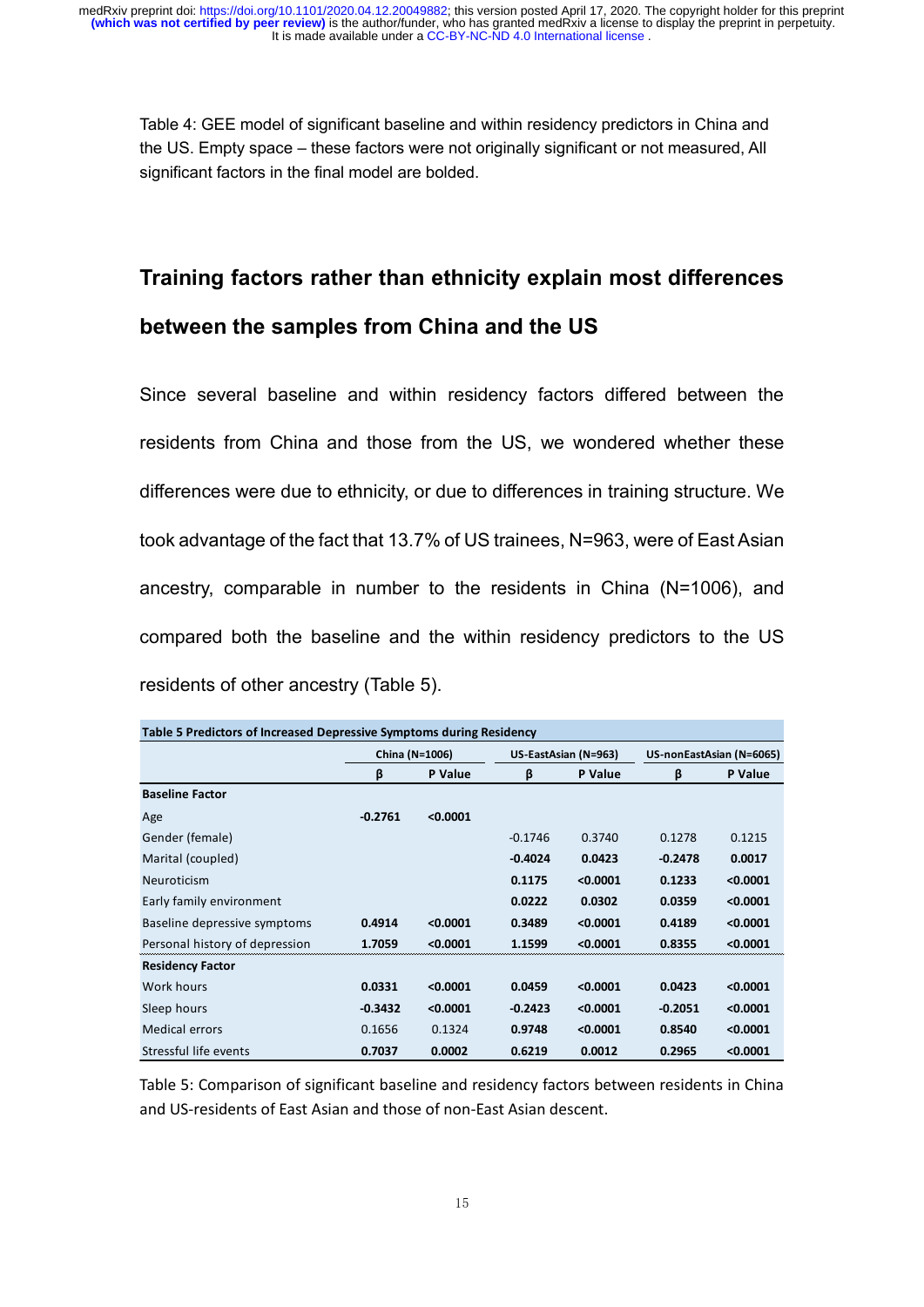For most baseline and residency factors that differed between residents from US and China, the East Asian US residents were more similar to the other US residents (Table 5), suggesting that the differences observed were mainly due to the structure of the residency in China compared to the US. Two exception were female gender and marital/coupled status. Female gender was associated with higher PHQ depression in the US sample on its own, but not in the final model accounting for all factors, and not in the sample from China. Being married or coupled was not a predictor in China or in the East Asian US subsample, but that may be due to the small number of coupled residents due to the younger age in China. Hence, overall, there is remarkable consistency.

## **Discussion**

This study is the first to assess depression during the first year of residency training in China. Despite structural differences, we find striking parallels in prevalence and system predictors of depression between China and the US, with about 35% of participants fulfilling criteria for depression at least once during the first year of residency in both systems. In addition, while most baseline and within residency predictors were common between countries, interesting differences were also emerged.

Notably, this is the first large scale study to establish the level of depression in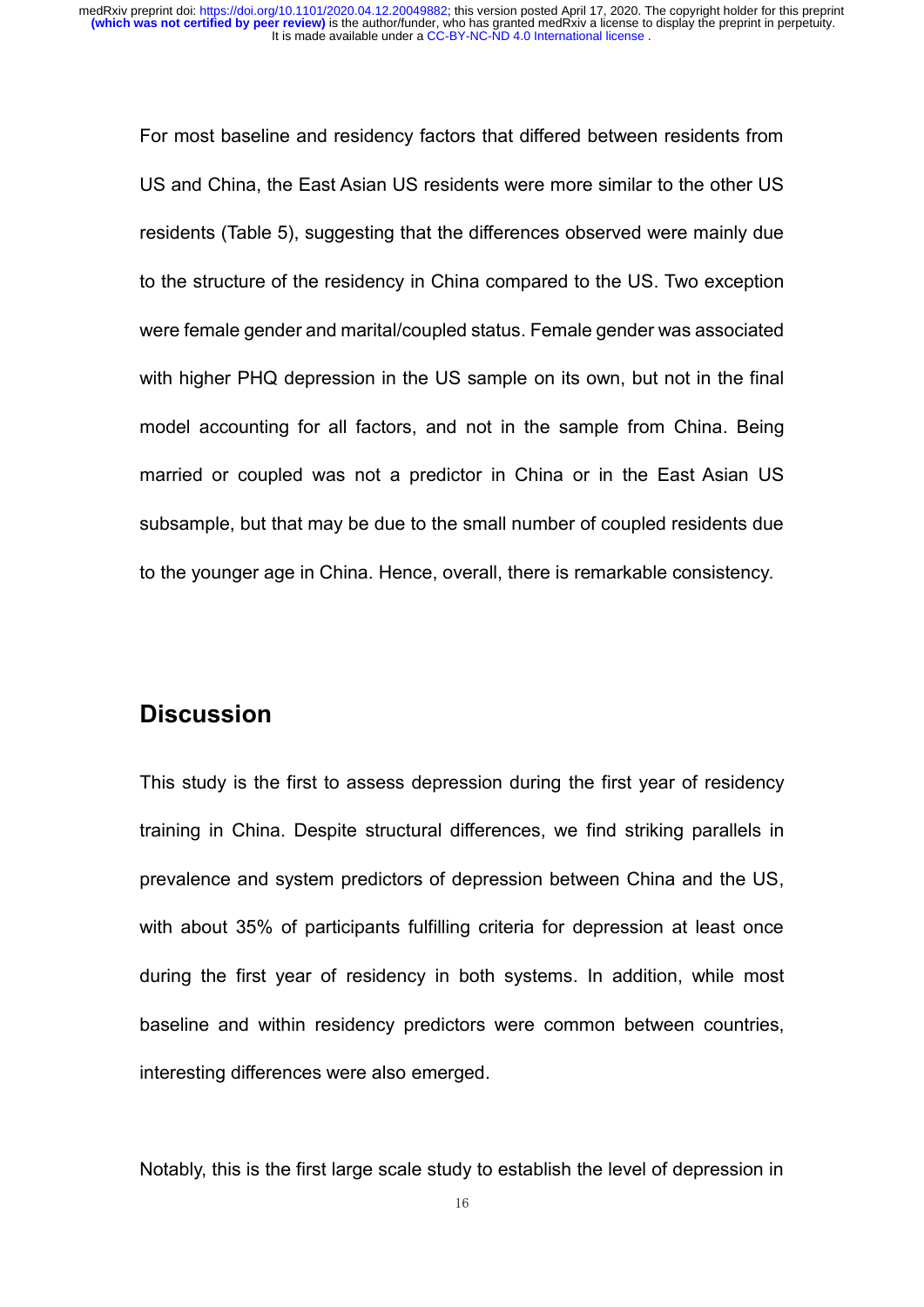China under the new standardized training system. The finding of high prevalence indicates that depression among training physicians is a major problem in China, as it is in the rest of the studied world. The finding that the most system level predictors of depression are common between China and the US suggest that successful interventions developed in one system may succeed in the other system.

In contrast to the similar levels of depression during the first year of residency, the prevalence of PHQ depression measured at baseline, before the start of internship was substantially higher among training physicians in China. This baseline difference may be attributable to the difference in length of the low stress period that typically precede residency in the two systems: Specifically, in the US, there is typically a 2-3 month break between the end of intense medical school rotations and the start of internship. By contrast, Chinese residents have on average only 2 weeks between the end of medical school and start of residency.

We identified several individual baseline factors associated with the development of depressive symptoms during residency. Consistent with previous studies<sup>1</sup>, a history of major depression and of other stressful life events were common predictors in both samples. Higher baseline PHQ9 scores predicted higher overall PHQ9 scores during residency, but predicted smaller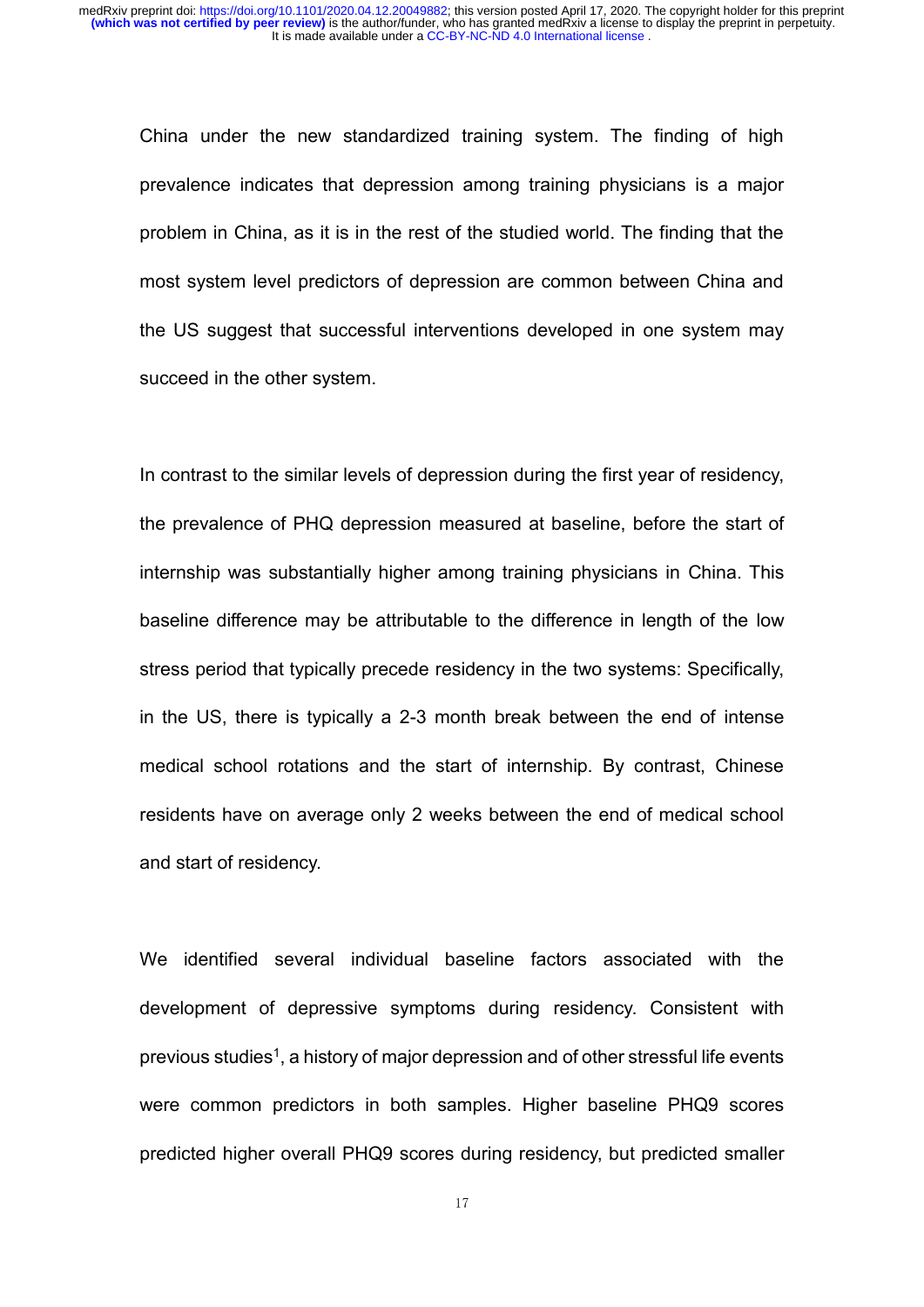increases during residency compared to baseline in both samples.

Residency in China starts most commonly after 5 years of a Bachelor in Medicine, while in the US, 4 years of undergraduate studies are followed by 4 years of medical school. Hence, the Chinese sample was on average 2.5 years younger than the US sample, which also resulted in fewer Chinese residents compared to US interns being married or living together with a partner. Younger age was a significantly predictor of depression in China but not in the older US sample. A subset (about 15%) of the Chinese sample had finished an MS or PhD prior to residency, and hence were older. This small group reported lower depression rates compared to those starting right after the Bachelor (data not shown). In the final prediction model, once age was considered, the type of resident (BS, MS or PhD prior to residency) was not significant, but not vice versa, indicating that while age and type of resident are confounded, age is the dominant factor. Consistent with the literature<sup>1</sup>, female gender and not being in a relationship were predictors of depression in the US sample. Gender was not a significant predictor in China or among the East Asian US residents.

The personality trait, neuroticism is the strongest and among the best replicated predictors of depression during residency in the  $US<sup>2,5</sup>$ . In addition to the overall US sample (Table 1), neuroticism was also a strong predictor in the subsample of East-Asian ethnicity in the US (Table 5). In striking contrast, neuroticism has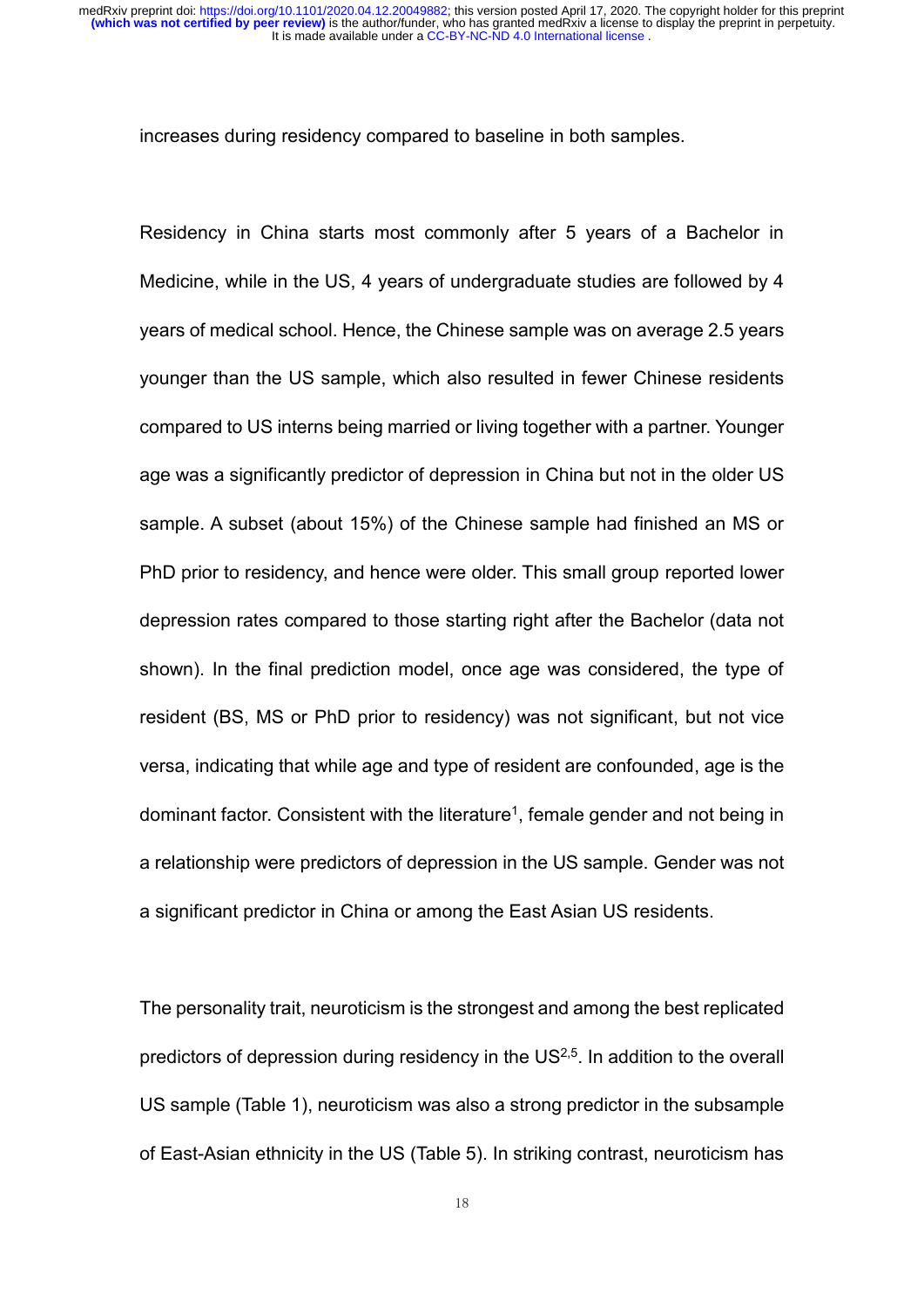no predictive power for depression for residents in China. In fact, the nonsignificant trend of the neuroticism-depression association was in the opposite direction. This finding supports previous work suggesting that anxiety-related personality traits serve as vulnerability factors for disease in individualistic cultures, such as the US, but serve as protective factors in collectivist cultures such as China<sup>6,7</sup>.

Consistent with previous studies<sup>1,2</sup>, reduction of sleep,<sup>8</sup> longer work hours<sup>2,9</sup> and stressful events outside of residency<sup>2</sup> were robust predictors of the observed increase in depression during residency in both countries. Notably, residency specialty was not associated with the development of depression in either country.

Another striking difference between the cohorts was the frequency of selfreported medical errors. While almost 20% of US residents reported errors each quarter, less than 2% of Chinese residents reported errors. This difference may be due to a number of potential factors including differences in the level of supervision or training between the two systems and differences the definition of errors or willingness to admit errors. Violence by patient or patients' relatives against providers has recently been much discussed<sup>10</sup>, and fear of such violence was a significant predictor in the final model of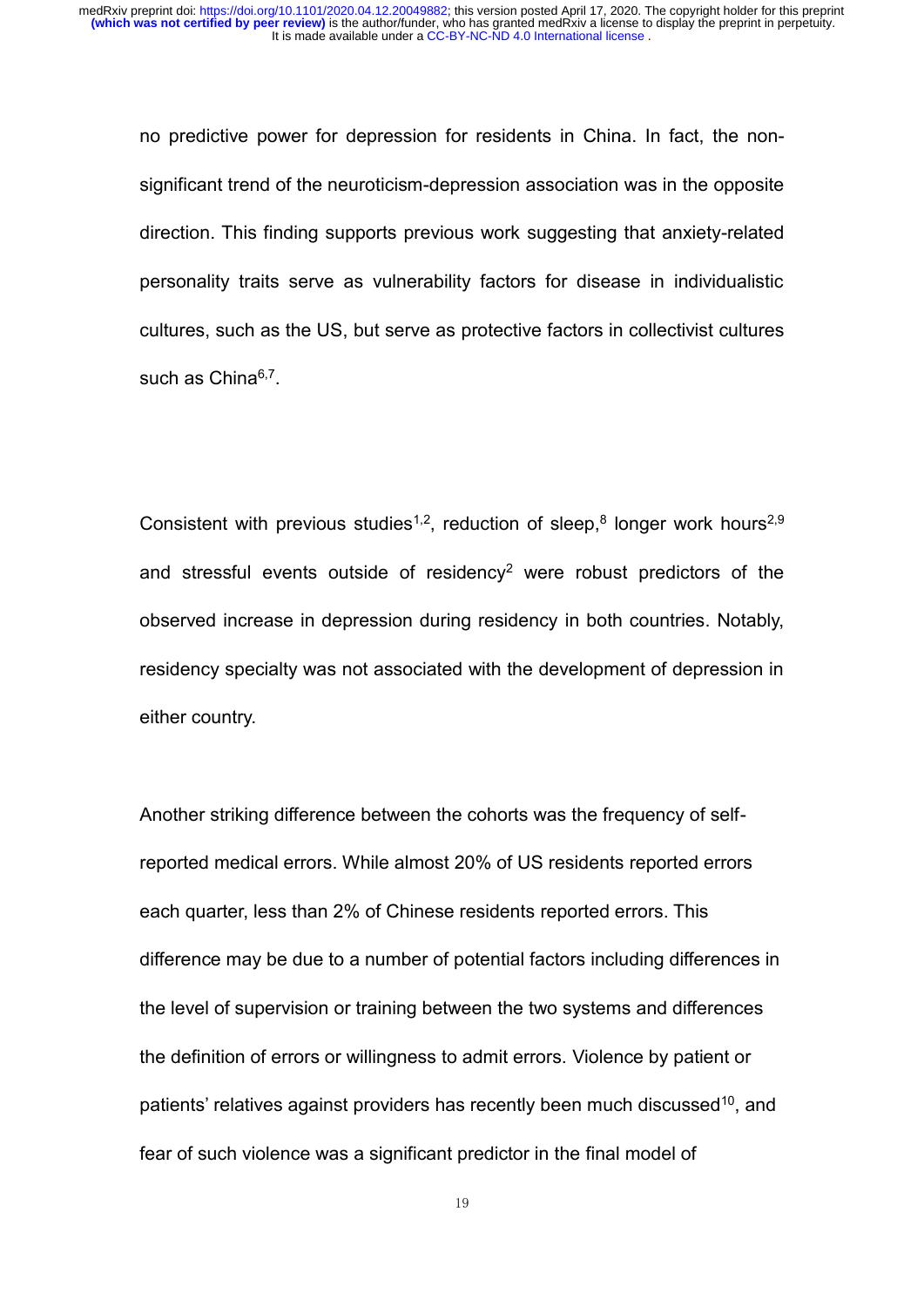depression during residency in China.

Our study has a number of limitations. First, since only about half of residents completed our questionnaires, it is conceivable that those who are suffering of depression symptoms during residency are more motivated to complete assessments. Second, we were only able to include residents from large hospitals in Shanghai and Beijing, who likely are not representative of training physicians across China. Finally, we focused on first-year residents in this study. Prevalence and predictors of depression may be different in more advanced training physicians.

In summary, similar to the US, the first year of residency in China is a stressful time leading to a marked increase of depression. While individual risk and protective factors differ between the countries, high work load and lack of sleep are major modifiable factors increasing risk for depression in both countries during the first year of residency.

#### **Acknowledgement:**

We thank all the residents in both countries for participation, and all hospital residency directors for participating in our study. This study was funded in China by Shanghai Jiao Tong University - University of Michigan Collaborative Research Grant, Program of Shanghai Subject Chief Scientist 17XD1401700,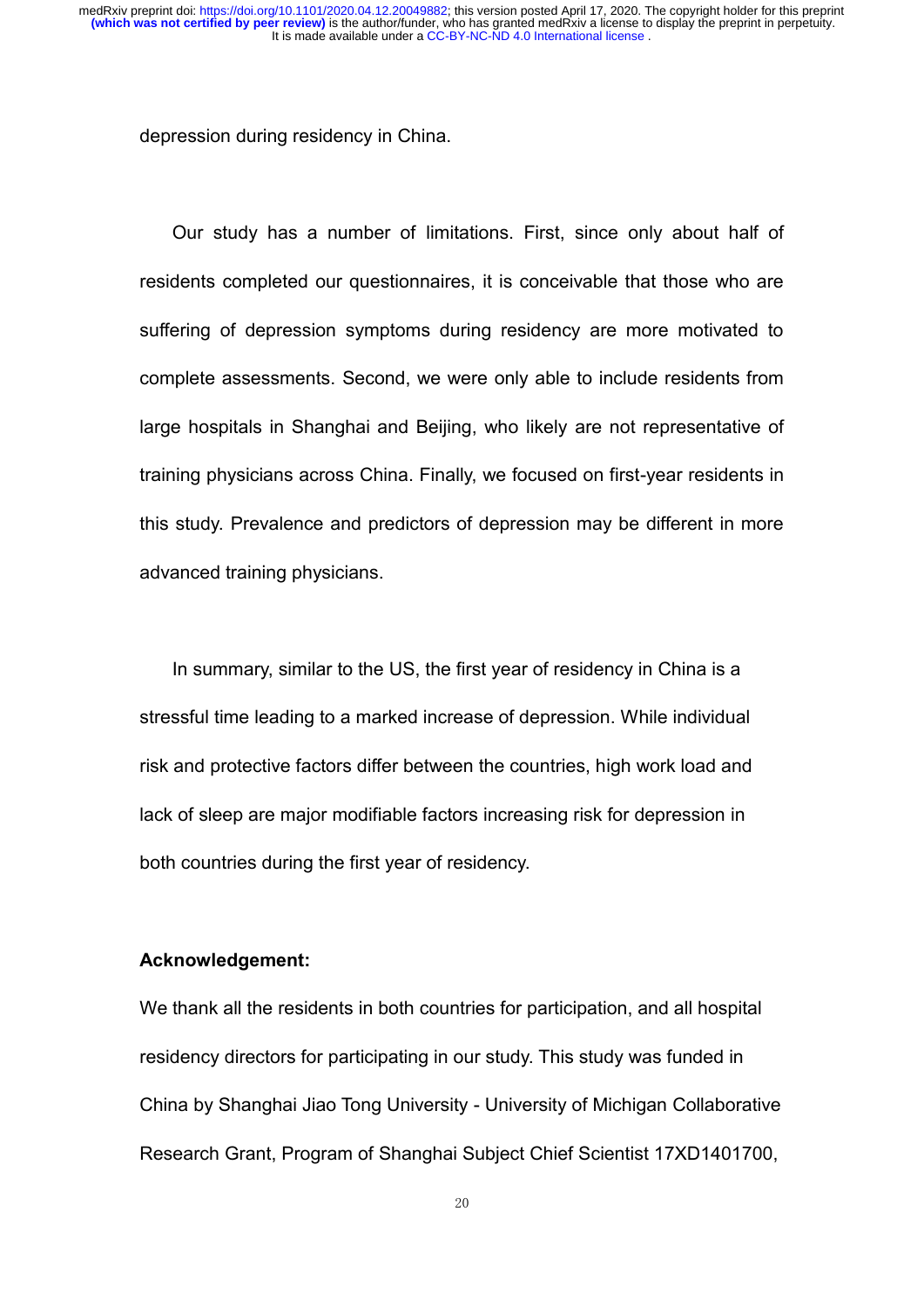#### Shanghai Education Commission Research and Innovation Program, "Eastern

Scholar" and "111" Project.